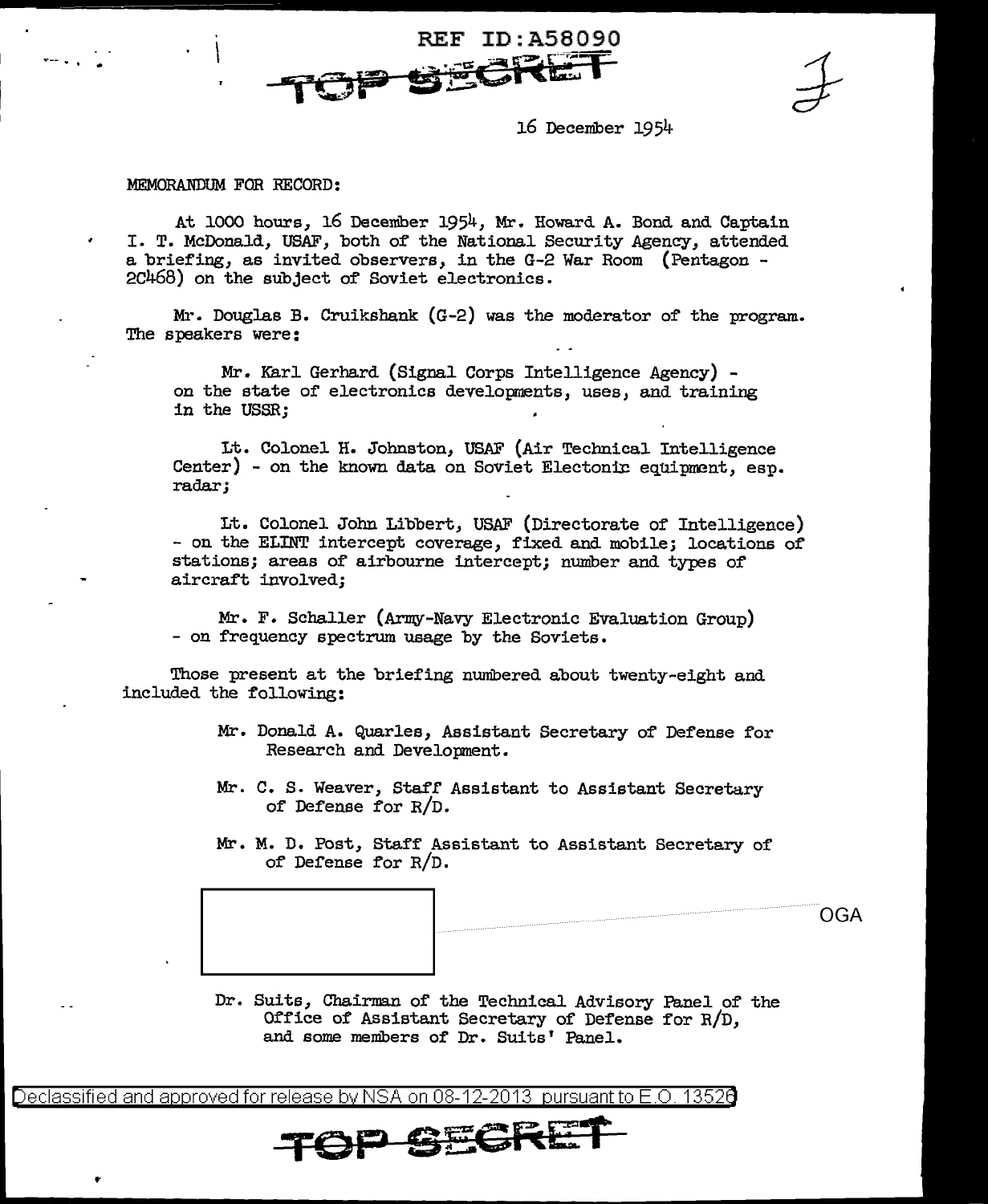## REF ID: A58090



Some serious concern was shown, particularly by Dr. Suits, over the increasing annual output of graduate engineers in Russia, and the decreasing output in this country.

The current "political" implications of the whole ELINT effort were<br>obviously avoided by all present.

The briefing ended at 1200 hours.

 $\cdot$  :

Groung T. Mc Davald

IRVING T. MCDONALD Captain, USAF Assistant to Special Assistant

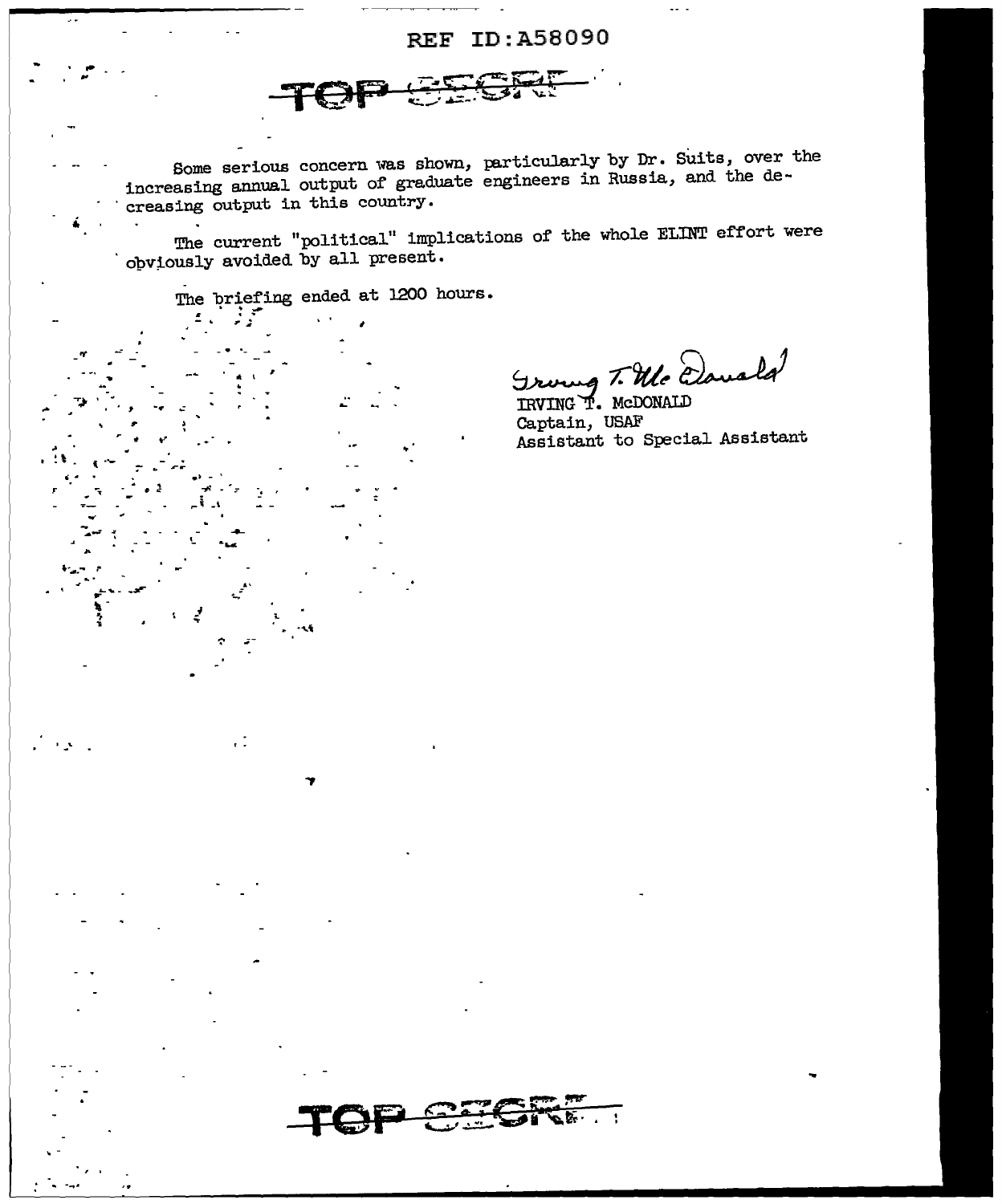$\blacksquare$  $\cdot$  $\overline{\phantom{a}}$ REFNETED SE DE BOBBO, DISAPPROVALS, **MEMO ROUTING SLIP** <sup>1 NAME</sup> **INITIALS CIRCULATE** ROST 9D L DATE **COORDINATION** ORGANIZATION AND LOGATION A **FILE NFORMATION**  $\overline{\mathbf{a}}$ RECESSARY **ACTION** NOTE AND **RETURN**  $\overline{\mathbf{A}}$ SEE ME **SIGNATURE REMARKS** retan ۱. WEAVER m. C £ റമറ Ω Гд. h. . بمقد سجد O -2 lenj ó. **CROM** WAME OR TITLE МE ORGANIZATION AND LOCATION **TELEPHONE** FORM SEE SO SOLO FORM 12, 10 Nov 47, which may be used. 16-48487-4 aPO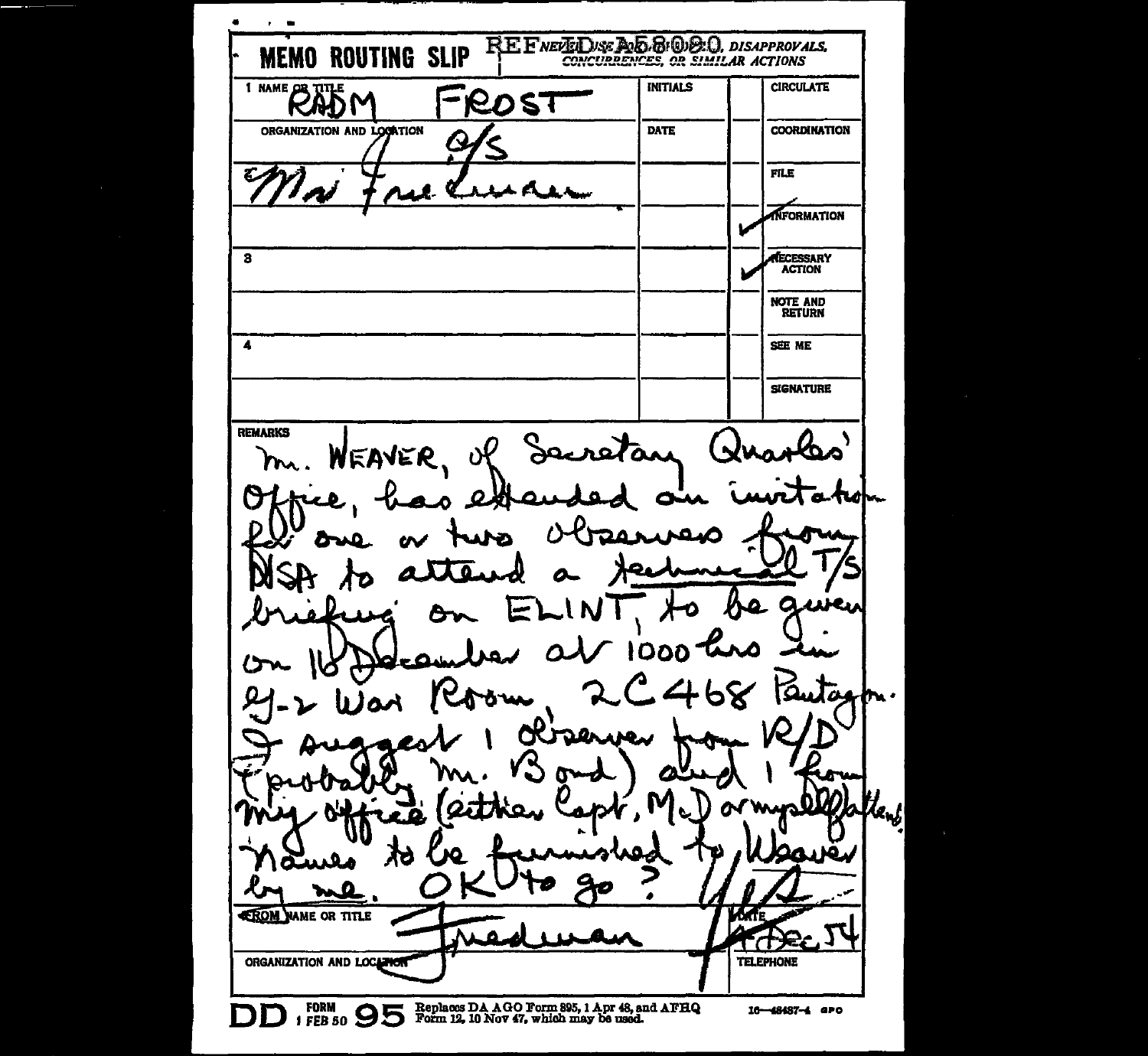**MEMO ROUTING SLIPER LIEVERAS & OID OVALS, DISAPPROVALS,** CONCURRENCES, OR SIMILAR ACTIONS NAME OR TITLE **INITIALS CIRCULATE**  $\bullet$ 21.L.L ORGANIZATION AND LOCATION **DATE COORDINATION**  $\overline{2}$ **FILE INFORMATION**  $\overline{\mathbf{3}}$ NECESSARY<br>ACTION **NOTE AND<br>RETURN** 4 SEE ME **SIGNATURE** REMARKS  $2.11$ 44 <u>ie d</u>  $\mathcal{A}$ me  $\Delta$ Î, ۰. . FROM NAME OR TITLE DATE ORGANIZATION AND LOCATION **TELEPHONE**  $T$  FEB 50  $95$ **FORM** Replaces DA AGO Form 395, 1 Apr 48, and AFHQ<br>Form 12, 10 Nov 47, which may be used. 16-48487-4 apo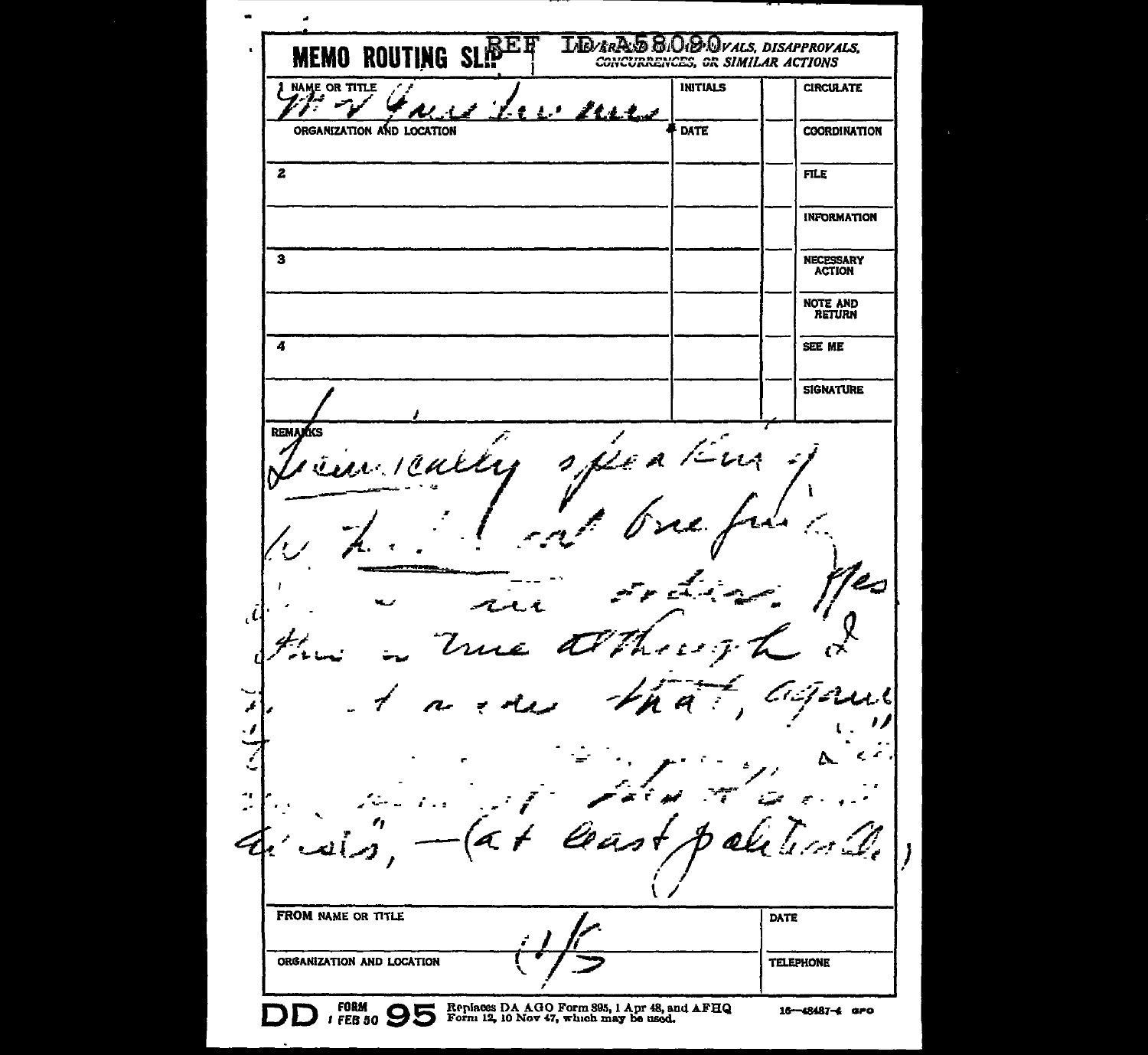REF<sup>NEVER</sup>ING POLSEY (NOTE) DISAPPROVALS, **MEMO ROUTING SLIP** 1 NAME OR TITLE INITIALS **CIRCULATE** ハレレ  $\mathbf{Z}$ ORGANIZATION AND LOCATION **DATE COORDINATION**  $\overline{\mathbf{2}}$ **FILE INFORMATION**  $\overline{\mathbf{3}}$ NECESSARY<br>ACTION **NOTE AND** RETURN  $\boldsymbol{A}$ SEE ME **SIGNATURE REMARKS**  $\Omega$ n'ame LA 00. **FROM NAME OR TITLE** DATE <u>redevan</u> ଟ ORGANIZATION AND LOCATION **TELEPHONE** FORM 95 DE Replaces DA AGO Form 895, 1 Apr 48, and AFHQ 16-48487-4 GPO D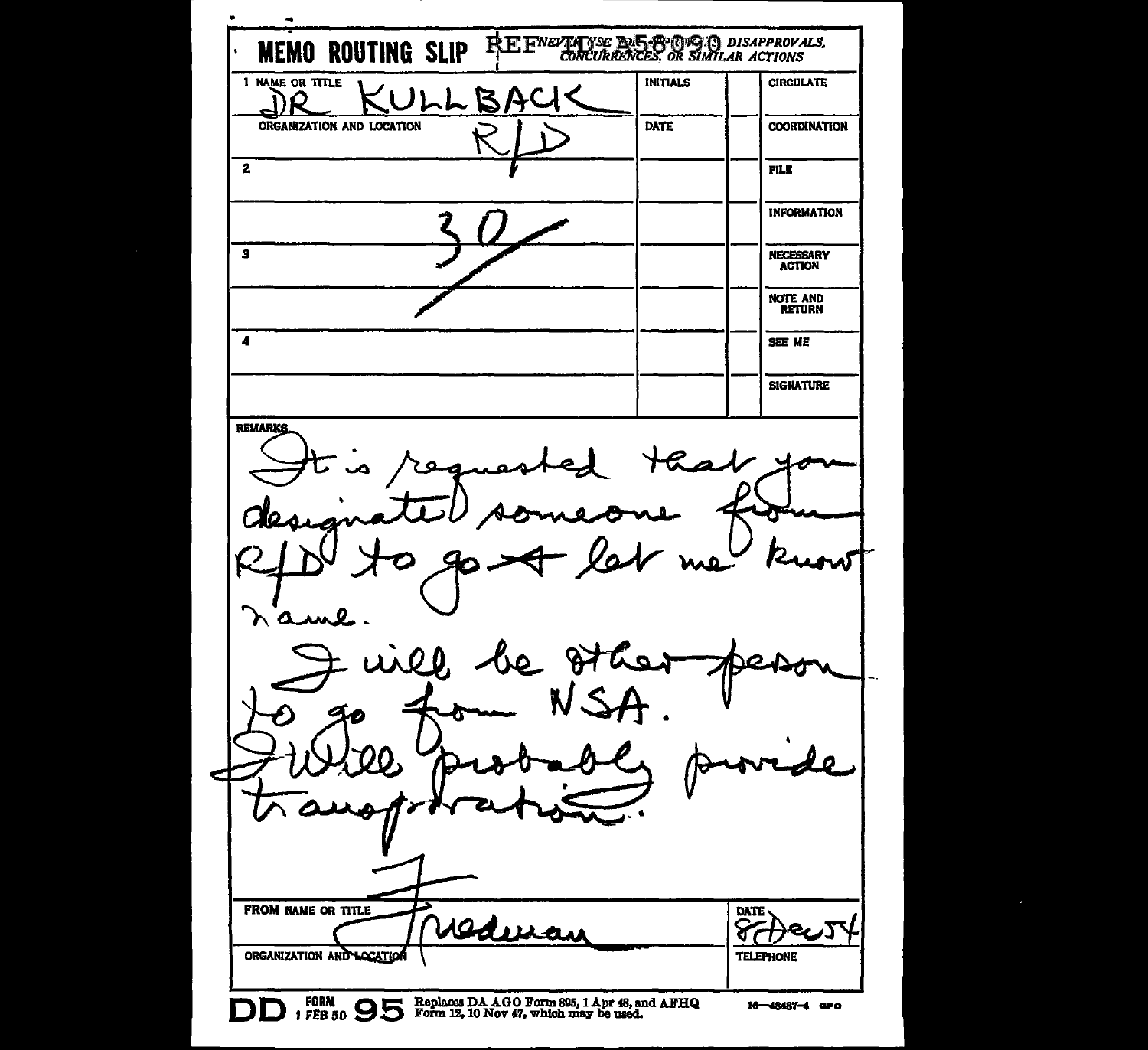IDVERNE OR APPROVALS, DISAPPROVALS, MEMO ROUTING SLREE INITIALS 1 NAME OR TITLE **CIRCULATE** 83 ORGANIZATION AND LOCATION **COORDINATION**  $\overline{2}$ **FILE INFORMATION** NECESSARY<br>ACTION  $\overline{\mathbf{a}}$ **NOTE AND RETURN**  $\overline{4}$ SEE ME **SIGNATURE REMARKS** Bond  $\overline{\phantom{a}}$ Un, **A** 7 FROM NAME OR TIT DATE **VELEPHONE** ORGANIZATION AND LOCATION **DD** FORM **9 5** For Replaces DA AGO Form \$95, 1 Apr 48, and AFHQ<br>Form 12, 10 Nov 47, which may be used. 16-48487-4 GPO